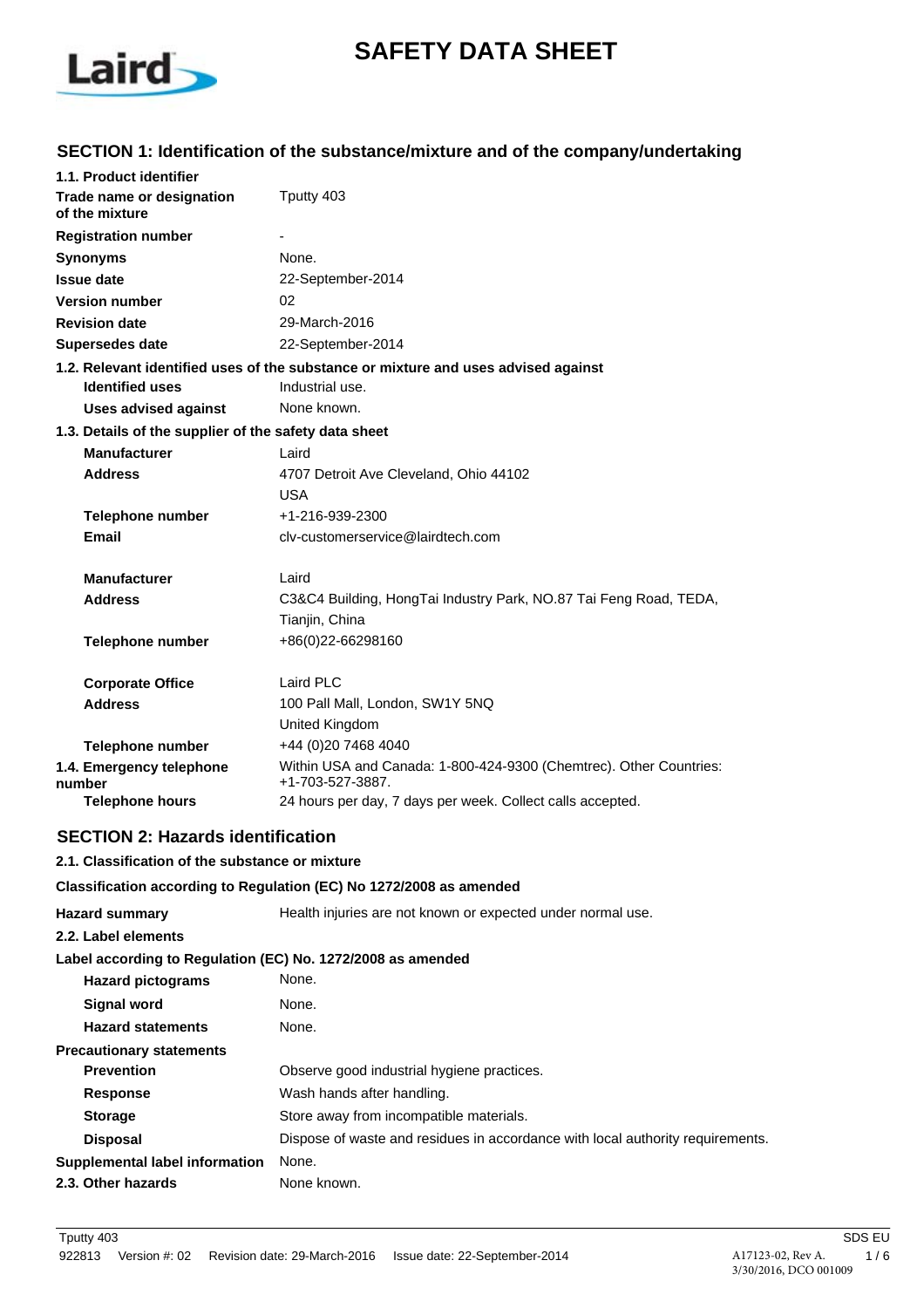# **SECTION 3: Composition/information on ingredients**

### **3.2. Mixtures**

The components are not hazardous or are below required disclosure limits.

### **SECTION 4: First aid measures**

**General information** First aid personnel must be aware of own risk during rescue.

| General Information                                                                   | First ald personnel must be aware of own risk during rescue. |
|---------------------------------------------------------------------------------------|--------------------------------------------------------------|
| 4.1. Description of first aid measures                                                |                                                              |
| <b>Inhalation</b>                                                                     | Not relevant, due to the form of the product.                |
| <b>Skin contact</b>                                                                   | Not relevant, due to the form of the product.                |
| Eye contact                                                                           | Not relevant, due to the form of the product.                |
| Ingestion                                                                             | Not relevant, due to the form of the product.                |
| 4.2. Most important symptoms<br>and effects, both acute and<br>delayed                | Not relevant, due to the form of the product.                |
| 4.3. Indication of any<br>immediate medical attention<br>and special treatment needed | Treat symptomatically.                                       |
| <b>SECTION 5: Firefighting measures</b>                                               |                                                              |
| <b>General fire hazards</b>                                                           | Will burn if involved in a fire.                             |

| 5.1. Extinguishing media<br>Suitable extinguishing<br>media                             | Use fire-extinguishing media appropriate for surrounding materials.                                                                                                                                                       |  |
|-----------------------------------------------------------------------------------------|---------------------------------------------------------------------------------------------------------------------------------------------------------------------------------------------------------------------------|--|
| Unsuitable extinguishing<br>media                                                       | None.                                                                                                                                                                                                                     |  |
| 5.2. Special hazards arising<br>from the substance or mixture                           | During fire, gases hazardous to health may be formed.                                                                                                                                                                     |  |
| 5.3. Advice for firefighters<br><b>Special protective</b><br>equipment for firefighters | Selection of respiratory protection for firefighting: follow the general fire precautions indicated in<br>the workplace. Self-contained breathing apparatus and full protective clothing must be worn in<br>case of fire. |  |
| Special fire fighting<br>procedures                                                     | Use standard firefighting procedures and consider the hazards of other involved materials.                                                                                                                                |  |
| <b>Specific methods</b>                                                                 | Use standard firefighting procedures and consider the hazards of other involved materials.                                                                                                                                |  |

### **SECTION 6: Accidental release measures**

|                                                              | 6.1. Personal precautions, protective equipment and emergency procedures                          |  |
|--------------------------------------------------------------|---------------------------------------------------------------------------------------------------|--|
| For non-emergency                                            | Keep unnecessary personnel away.                                                                  |  |
| For emergency responders                                     | Keep unnecessary personnel away. For personal protection, see Section 8 of the SDS.               |  |
| 6.2. Environmental precautions                               | Avoid discharge into drains, water courses or onto the ground.                                    |  |
| 6.3. Methods and material for<br>containment and cleaning up | Sweep up or gather material and place in appropriate container for disposal.                      |  |
| 6.4. Reference to other                                      | For personal protection, see section 8 of the SDS. For waste disposal, see section 13 of the SDS. |  |
|                                                              |                                                                                                   |  |

# **SECTION 7: Handling and storage**

| 7.1. Precautions for safe<br>handling                                   | No special precautions are necessary beyond normal good hygiene practices. See Section 8 for<br>additional personal protection advice when handling this product. Observe good industrial hygiene<br>practices. |
|-------------------------------------------------------------------------|-----------------------------------------------------------------------------------------------------------------------------------------------------------------------------------------------------------------|
| 7.2. Conditions for safe<br>storage, including any<br>incompatibilities | Store in closed original container in a dry place.                                                                                                                                                              |
| 7.3. Specific end use(s)                                                | Industrial use.                                                                                                                                                                                                 |

# **SECTION 8: Exposure controls/personal protection**

| 8.1. Control parameters                     |                                                            |
|---------------------------------------------|------------------------------------------------------------|
| <b>Occupational exposure limits</b>         | No exposure limits noted for ingredient(s).                |
| <b>Biological limit values</b>              | No biological exposure limits noted for the ingredient(s). |
| <b>Recommended monitoring</b><br>procedures | Follow standard monitoring procedures.                     |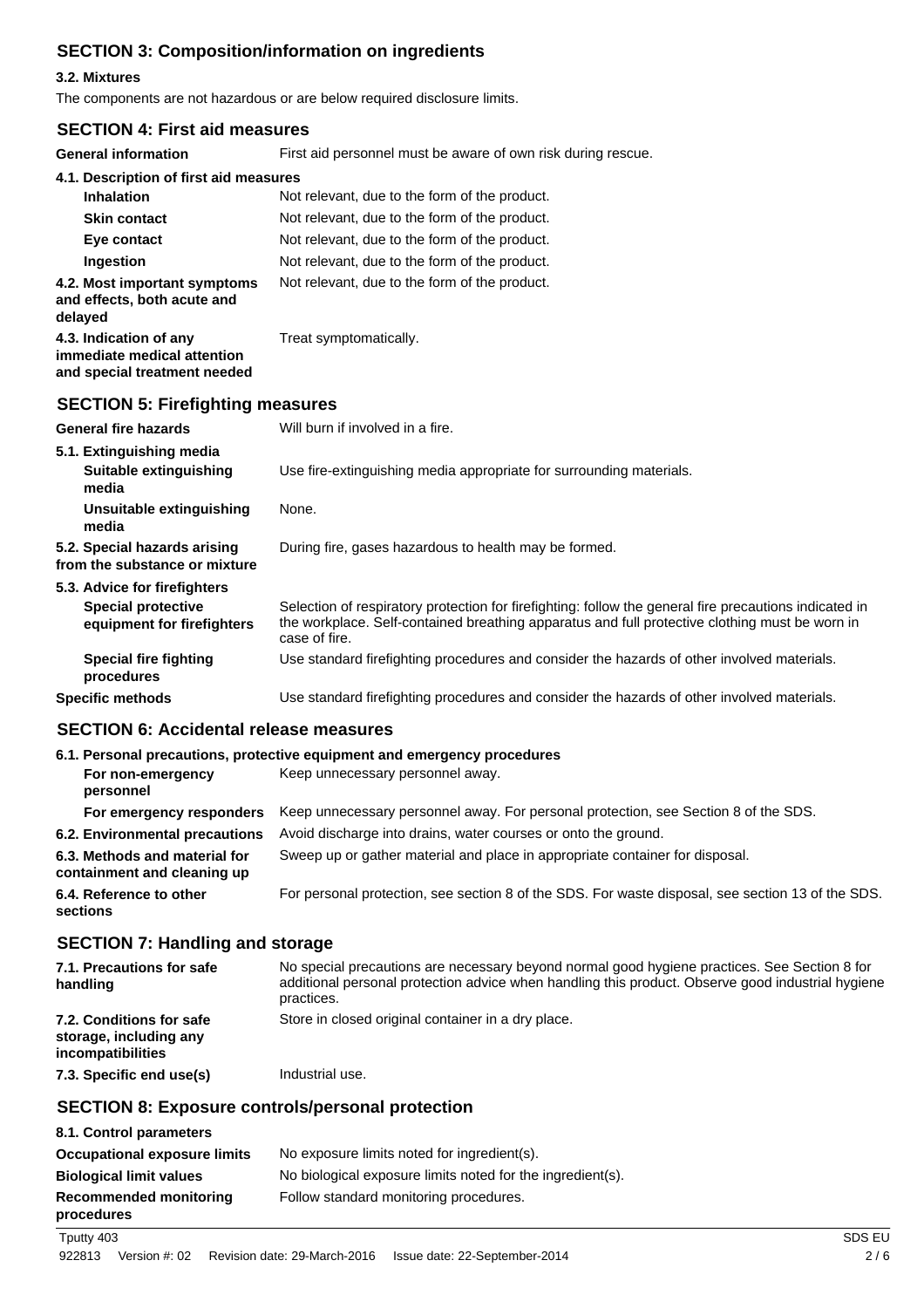| Derived no-effect level (DNEL)                       | Not available.                                                                                                                                                                                                 |
|------------------------------------------------------|----------------------------------------------------------------------------------------------------------------------------------------------------------------------------------------------------------------|
| <b>Predicted no effect</b><br>concentrations (PNECs) | Not available.                                                                                                                                                                                                 |
| 8.2. Exposure controls                               |                                                                                                                                                                                                                |
| Appropriate engineering<br>controls                  | Used as intended, this product is not expected to generate potentially hazardous quantities of dust<br>or fumes.<br>In an industrial work environment no special precautions or control measures are required. |
|                                                      |                                                                                                                                                                                                                |
|                                                      | Individual protection measures, such as personal protective equipment                                                                                                                                          |
| <b>General information</b>                           | No special protective equipment required.                                                                                                                                                                      |
| Eye/face protection                                  | Not normally needed.                                                                                                                                                                                           |
| <b>Skin protection</b>                               |                                                                                                                                                                                                                |
| - Hand protection                                    | Not normally needed.                                                                                                                                                                                           |
| - Other                                              | No skin protection is ordinarily required under normal conditions of use. In accordance with good<br>industrial hygiene practices, precautions should be taken to avoid skin contact.                          |
| <b>Respiratory protection</b>                        | Not normally needed.                                                                                                                                                                                           |
| <b>Thermal hazards</b>                               | Wear appropriate thermal protective clothing, when necessary.                                                                                                                                                  |
| <b>Hygiene measures</b>                              | Wash hands after contact.                                                                                                                                                                                      |
| <b>Environmental exposure</b><br>controls            | Environmental manager must be informed of all major releases.                                                                                                                                                  |

# **SECTION 9: Physical and chemical properties**

# **9.1. Information on basic physical and chemical properties**

| Appearance                                        |                             |
|---------------------------------------------------|-----------------------------|
| <b>Physical state</b>                             | Solid.                      |
| Form                                              | Paste.                      |
| Colour                                            | White.                      |
| Odour                                             | None.                       |
| <b>Odour threshold</b>                            | Not applicable.             |
| рH                                                | Not applicable.             |
| <b>Melting point/freezing point</b>               | Not applicable.             |
| Initial boiling point and boiling<br>range        | Not applicable.             |
| <b>Flash point</b>                                | Not applicable.             |
| <b>Evaporation rate</b>                           | Not applicable.             |
| Flammability (solid, gas)                         | Not applicable.             |
| Upper/lower flammability or explosive limits      |                             |
| <b>Flammability limit - lower</b><br>$(\%)$       | Not applicable.             |
| <b>Flammability limit - upper</b><br>(%)          | Not applicable.             |
| Vapour pressure                                   | Not applicable.             |
| <b>Vapour density</b>                             | Not applicable.             |
| <b>Relative density</b>                           | Not applicable.             |
| Solubility(ies)                                   | Not applicable.             |
| <b>Partition coefficient</b><br>(n-octanol/water) | Not available.              |
| <b>Auto-ignition temperature</b>                  | Not applicable.             |
| <b>Decomposition temperature</b>                  | Not applicable.             |
| <b>Viscosity</b>                                  | Not applicable.             |
| <b>Explosive properties</b>                       | Not applicable.             |
|                                                   |                             |
| <b>Oxidising properties</b>                       | Not applicable.             |
| 9.2. Other information                            |                             |
| <b>Bulk density</b>                               | 2,5 g/cc at 25 $^{\circ}$ C |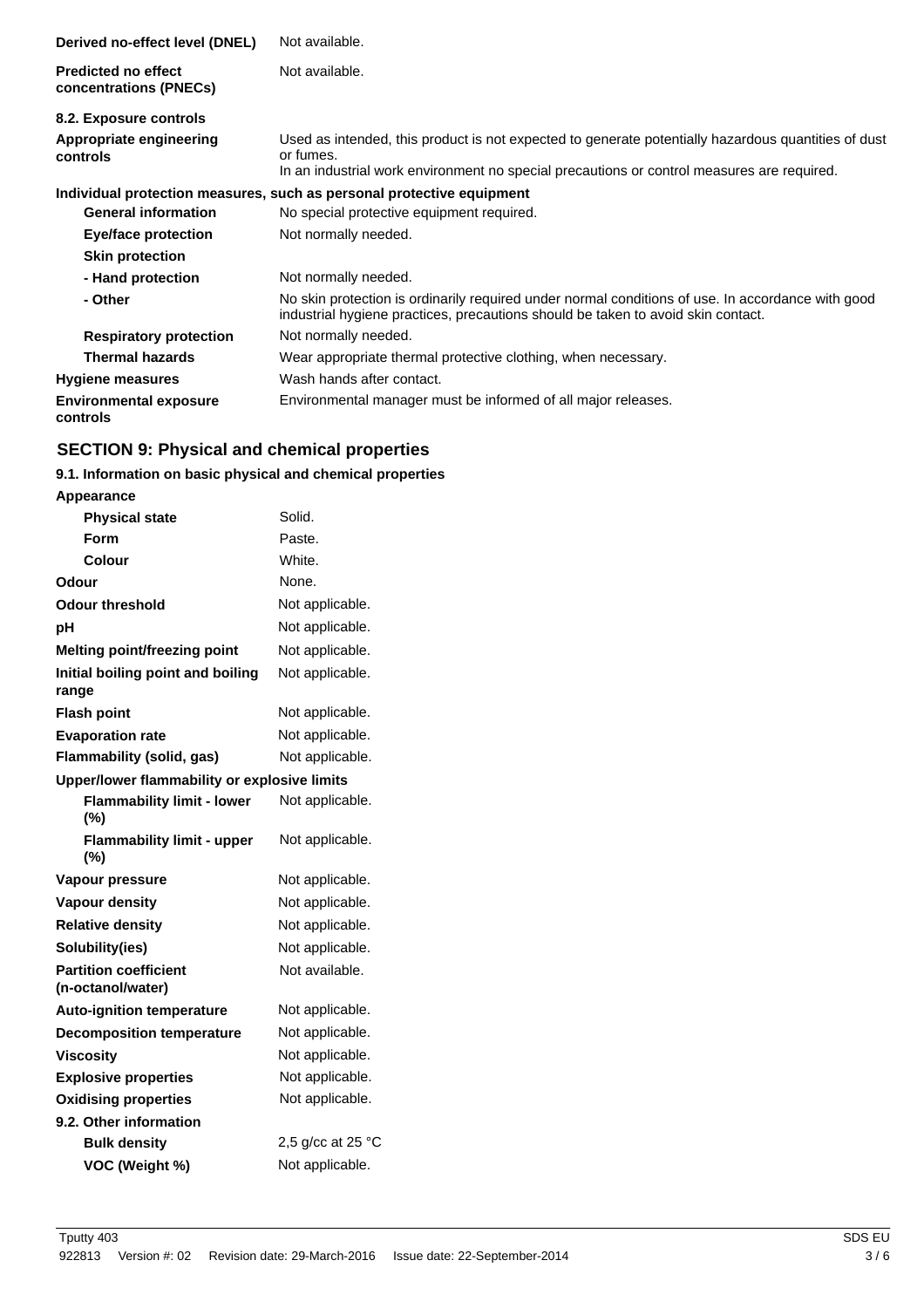# **SECTION 10: Stability and reactivity**

| 10.1. Reactivity                            | The product is stable and non-reactive under normal conditions of use, storage and transport.       |  |
|---------------------------------------------|-----------------------------------------------------------------------------------------------------|--|
| 10.2. Chemical stability                    | Material is stable under normal conditions.                                                         |  |
| 10.3. Possibility of hazardous<br>reactions | No dangerous reaction known under conditions of normal use.                                         |  |
| 10.4. Conditions to avoid                   | Avoid temperatures exceeding the decomposition temperature. Contact with incompatible<br>materials. |  |
| 10.5. Incompatible materials                | Strong oxidising agents.                                                                            |  |
| 10.6. Hazardous<br>decomposition products   | Carbon oxides. Metal oxides.                                                                        |  |

### **SECTION 11: Toxicological information**

**General information** Under normal conditions of intended use, this material does not pose a risk to health.

### **Information on likely routes of exposure**

| <b>Inhalation</b>                                                | Not likely, due to the form of the product.                               |  |
|------------------------------------------------------------------|---------------------------------------------------------------------------|--|
| <b>Skin contact</b>                                              | No adverse effects due to skin contact.                                   |  |
| Eye contact                                                      | No adverse effects due to eye contact are expected.                       |  |
| Ingestion                                                        | No harmful effects expected in amounts likely to be ingested by accident. |  |
| Not relevant, due to the form of the product.<br><b>Symptoms</b> |                                                                           |  |
| 11.1. Information on toxicological effects                       |                                                                           |  |
| <b>Acute toxicity</b>                                            | No adverse effects are expected.                                          |  |

| <b>AVULU LUAIVILY</b>                                 | <b>No davoice choole die expected.</b>        |
|-------------------------------------------------------|-----------------------------------------------|
| <b>Skin corrosion/irritation</b>                      | Not classified.                               |
| Serious eye damage/eye<br>irritation                  | Not classified.                               |
| <b>Respiratory sensitisation</b>                      | Not classified.                               |
| <b>Skin sensitisation</b>                             | Not classified.                               |
| Germ cell mutagenicity                                | Not classified.                               |
| Carcinogenicity                                       | Not classified.                               |
| <b>Reproductive toxicity</b>                          | Not classified.                               |
| Specific target organ toxicity -<br>single exposure   | Not classified.                               |
| Specific target organ toxicity -<br>repeated exposure | Not classified.                               |
| <b>Aspiration hazard</b>                              | Not relevant, due to the form of the product. |
| Mixture versus substance<br>information               | No data available.                            |
| <b>Other information</b>                              | None known.                                   |

## **SECTION 12: Ecological information**

| 12.1. Toxicity                                            | The product is not classified as environmentally hazardous. However, this does not exclude the<br>possibility that large or frequent spills can have a harmful or damaging effect on the environment. |
|-----------------------------------------------------------|-------------------------------------------------------------------------------------------------------------------------------------------------------------------------------------------------------|
| 12.2. Persistence and<br>degradability                    | No data available.                                                                                                                                                                                    |
| 12.3. Bioaccumulative potential                           | No data available.                                                                                                                                                                                    |
| <b>Partition coefficient</b><br>n-octanol/water (log Kow) | Not available.                                                                                                                                                                                        |
| <b>Bioconcentration factor (BCF)</b>                      | Not available.                                                                                                                                                                                        |
| 12.4. Mobility in soil                                    | The product is insoluble in water and will sediment in water systems.                                                                                                                                 |
| 12.5. Results of PBT<br>and vPvB<br>assessment            | Not a PBT or vPvB substance or mixture.                                                                                                                                                               |
| 12.6. Other adverse effects                               | An environmental hazard cannot be excluded in the event of unprofessional handling or disposal.                                                                                                       |

# **SECTION 13: Disposal considerations**

### **13.1. Waste treatment methods**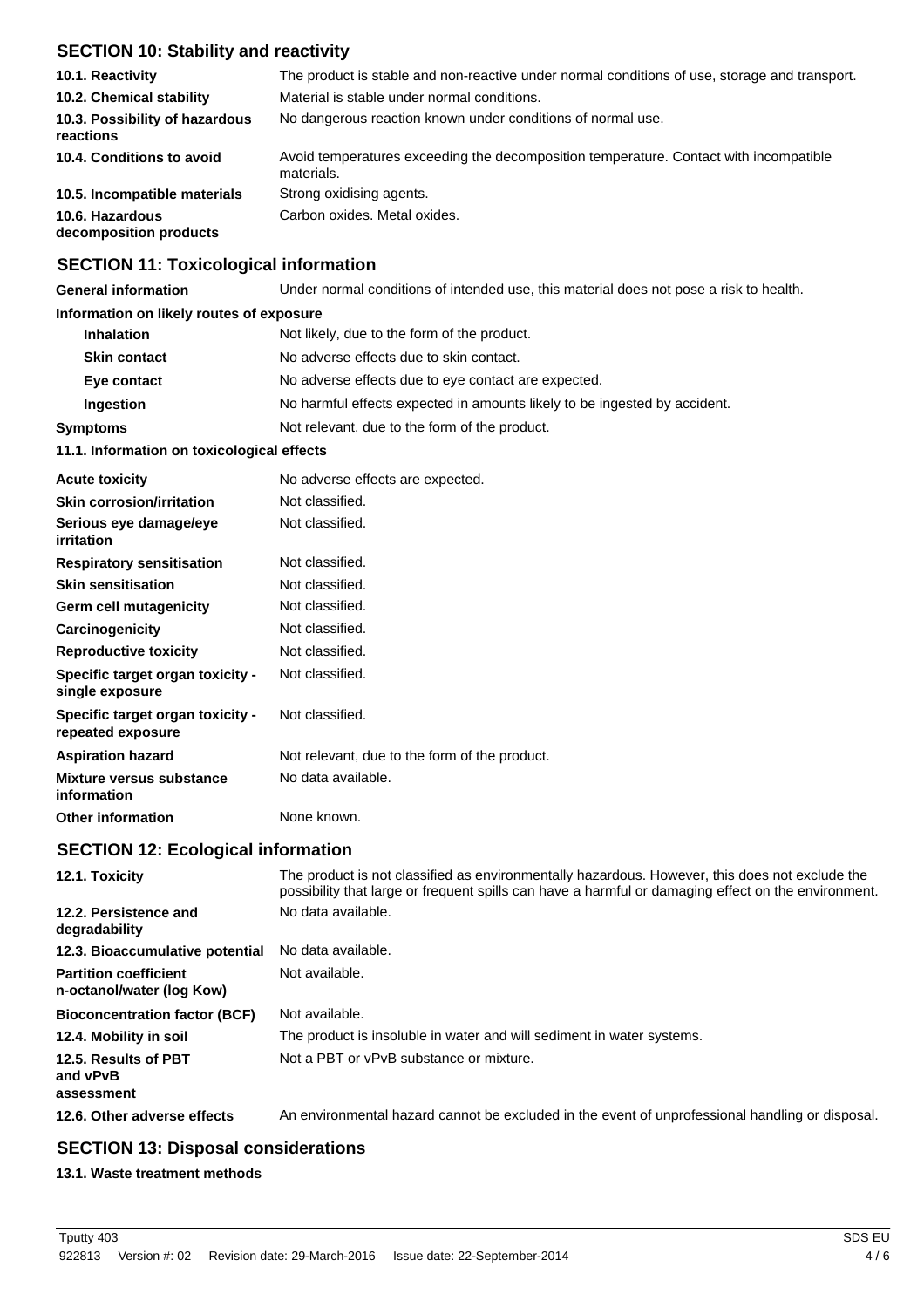| <b>Residual waste</b>        | Dispose of in accordance with local regulations. Empty containers or liners may retain some<br>product residues. This material and its container must be disposed of in a safe manner (see:<br>Disposal instructions). |
|------------------------------|------------------------------------------------------------------------------------------------------------------------------------------------------------------------------------------------------------------------|
| Contaminated packaging       | Since emptied containers may retain product residue, follow label warnings even after container is<br>emptied. Empty containers should be taken to an approved waste handling site for recycling or<br>disposal.       |
| EU waste code                | The Waste code should be assigned in discussion between the user, the producer and the waste<br>disposal company.                                                                                                      |
| Disposal methods/information | Collect and reclaim or dispose in sealed containers at licensed waste disposal site.                                                                                                                                   |
| <b>Special precautions</b>   | Dispose in accordance with all applicable regulations.                                                                                                                                                                 |

# **SECTION 14: Transport information**

#### **ADR**

Not regulated as dangerous goods.

#### **RID**

Not regulated as dangerous goods.

#### **ADN**

Not regulated as dangerous goods.

### **IATA**

Not regulated as dangerous goods.

#### **IMDG**

Not regulated as dangerous goods.

**14.7. Transport in bulk** Not applicable. **according to Annex II of Marpol**

## **and the IBC Code**

## **SECTION 15: Regulatory information**

**15.1. Safety, health and environmental regulations/legislation specific for the substance or mixture**

### **EU regulations**

**Regulation (EC) No. 1005/2009 on substances that deplete the ozone layer, Annex I and II, as amended** Not listed.

**Regulation (EC) No. 850/2004 On persistent organic pollutants, Annex I as amended** Not listed.

**Regulation (EU) No. 649/2012 concerning the export and import of dangerous chemicals, Annex I, Part 1 as amended** Not listed.

**Regulation (EU) No. 649/2012 concerning the export and import of dangerous chemicals, Annex I, Part 2 as amended** Not listed.

**Regulation (EU) No. 649/2012 concerning the export and import of dangerous chemicals, Annex I, Part 3 as amended** Not listed.

**Regulation (EU) No. 649/2012 concerning the export and import of dangerous chemicals, Annex V as amended** Not listed.

**Regulation (EC) No. 166/2006 Annex II Pollutant Release and Transfer Registry, as amended** Not listed.

**Regulation (EC) No. 1907/2006, REACH Article 59(10) Candidate List as currently published by ECHA** Not listed.

### **Authorisations**

**Regulation (EC) No. 1907/2006, REACH Annex XIV Substances subject to authorization, as amended** Not listed.

### **Restrictions on use**

**Regulation (EC) No. 1907/2006, REACH Annex XVII Substances subject to restriction on marketing and use as amended** Not listed.

**Directive 2004/37/EC: on the protection of workers from the risks related to exposure to carcinogens and mutagens at work, as amended**

Not listed.

**Directive 92/85/EEC: on the safety and health of pregnant workers and workers who have recently given birth or are breastfeeding, as amended**

Not listed.

### **Other EU regulations**

**Directive 2012/18/EU on major accident hazards involving dangerous substances, as amended**